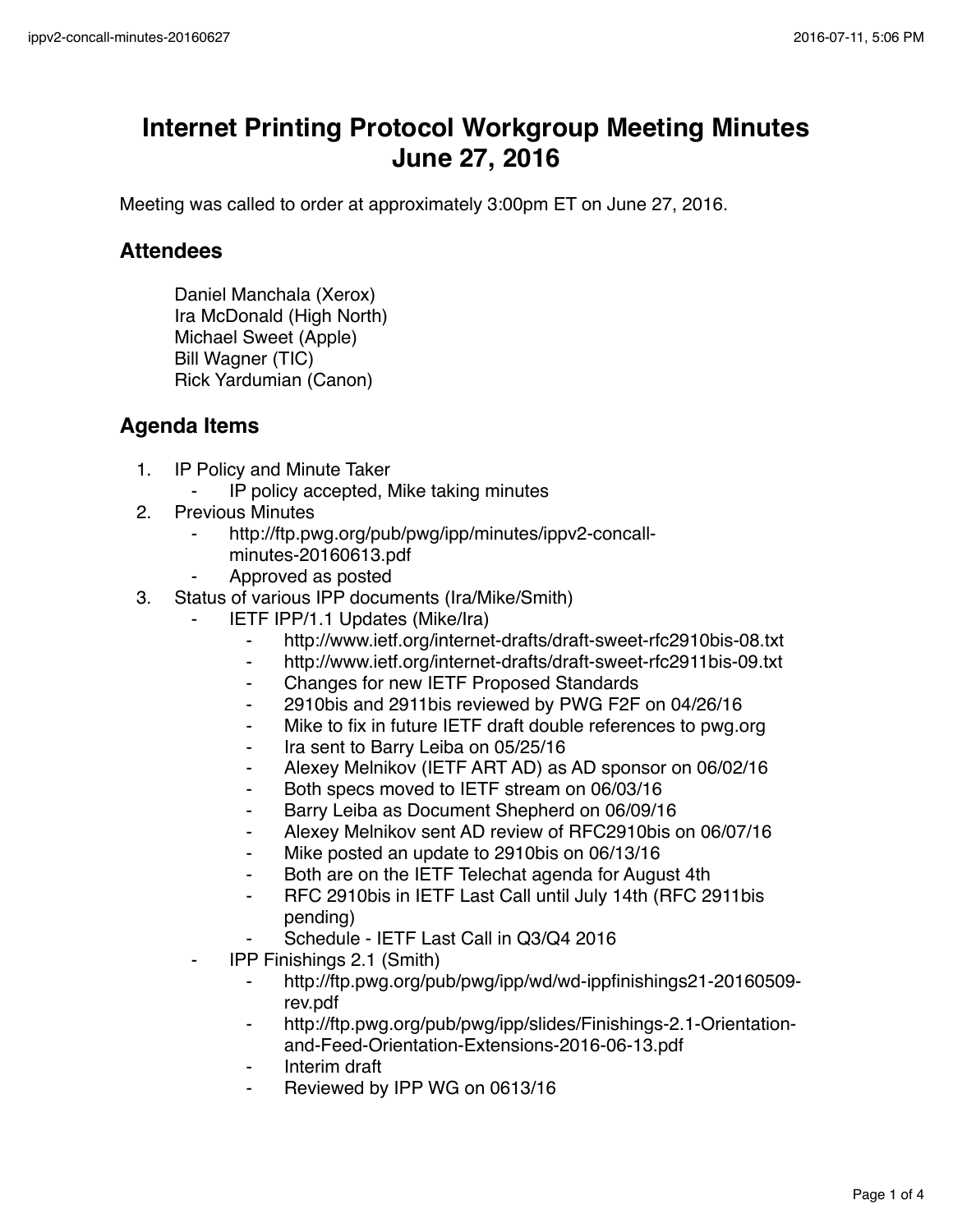- Schedule PWG Call for Objections in Q3/Q4 2016
- IPP 3D Printing Extensions (Mike)
	- ⁃ http://ftp.pwg.org/pub/pwg/ipp/wd/wd-ipp3d10-20160430-rev.pdf
	- ⁃ Prototype draft
	- ⁃ Reviewed by PWG F2F on 04/27/16
	- Schedule PWG Last Call in Q3/Q4 2016
- **IPP IANA Registration Templates (Mike)** 
	- http://www.pwg.org/archives/ipp/2016/018825.html
		- Canon multiple hole punches
	- ⁃ http://www.pwg.org/archives/ipp/2016/018826.html **HP** media sizes
	- ⁃ Reviewed and approved by IPP WG on 06/13/16
	- Mike to send updated IANA IPP registrations to Ira
	- Schedule Next IPP registrations update
- ⁃ IPP Implementor's Guide v2 (Smith/Mike)
	- http://www.pwg.org/archives/ipp/2016/018829.html
	- ⁃ http://www.pwg.org/archives/ipp/2016/018830.html
	- Discussed by IPP WG on 06/13/16
	- Issue is that section 5.6.8 of PWG 5100.13 does not explicitly mention 1setOf syntax for members normally single-valued
	- Need examples of both, show equivalency of separate and combined duplex constraint examples
	- Smith to submit issue on PWG 5100.13 to clarify 1setOf usage for constraints in section 5.6.8
	- Schedule Errata for IPP Implementor's Guide v2
- ⁃ IPP Everywhere Self-Cert / Tools / Issues (Smith/Mike)
	- ⁃ http://ftp.pwg.org/pub/pwg/candidates/csippeveselfcert10-20160219-5100.20.pdf
	- http://www.pwg.org/archives/ipp/2016/018828.html
	- ⁃ Various issues discussed by IPP WG on 05/23/16
	- Add Print Server requirements issue from Smith on 05/26/16
	- Mike to put together a list of attributes, operations, and/or values that cannot be supported by a Print Server (Issue #11)
	- Need new code signing certificate for 2016-2017
		- Action: Mike to work with ISTO to purchase a new code signing certificate
		- Schedule Errata for IPP Everywhere Self-Cert / Tools
- 4. Review of IPP System Service (Ira/Mike)
	- ⁃ http://ftp.pwg.org/pub/pwg/ipp/wd/wd-ippsystem10-20160623-rev.pdf
	- ⁃ Interim draft
	- ⁃ Issue: Remove/downsize "system-totals" (dozens of attributes)
	- ⁃ Issue: Design for "resource-authenticator"
	- ⁃ Issue: Indices for "configured-subunits" for multiple output devices?
	- ⁃ Reviewed by IPP WG on 05/09/16
	- ⁃ Previously stopped at section 7.3
	- ⁃ Schedule Prototype draft in Q3/Q4 2016
	- Section 5.3: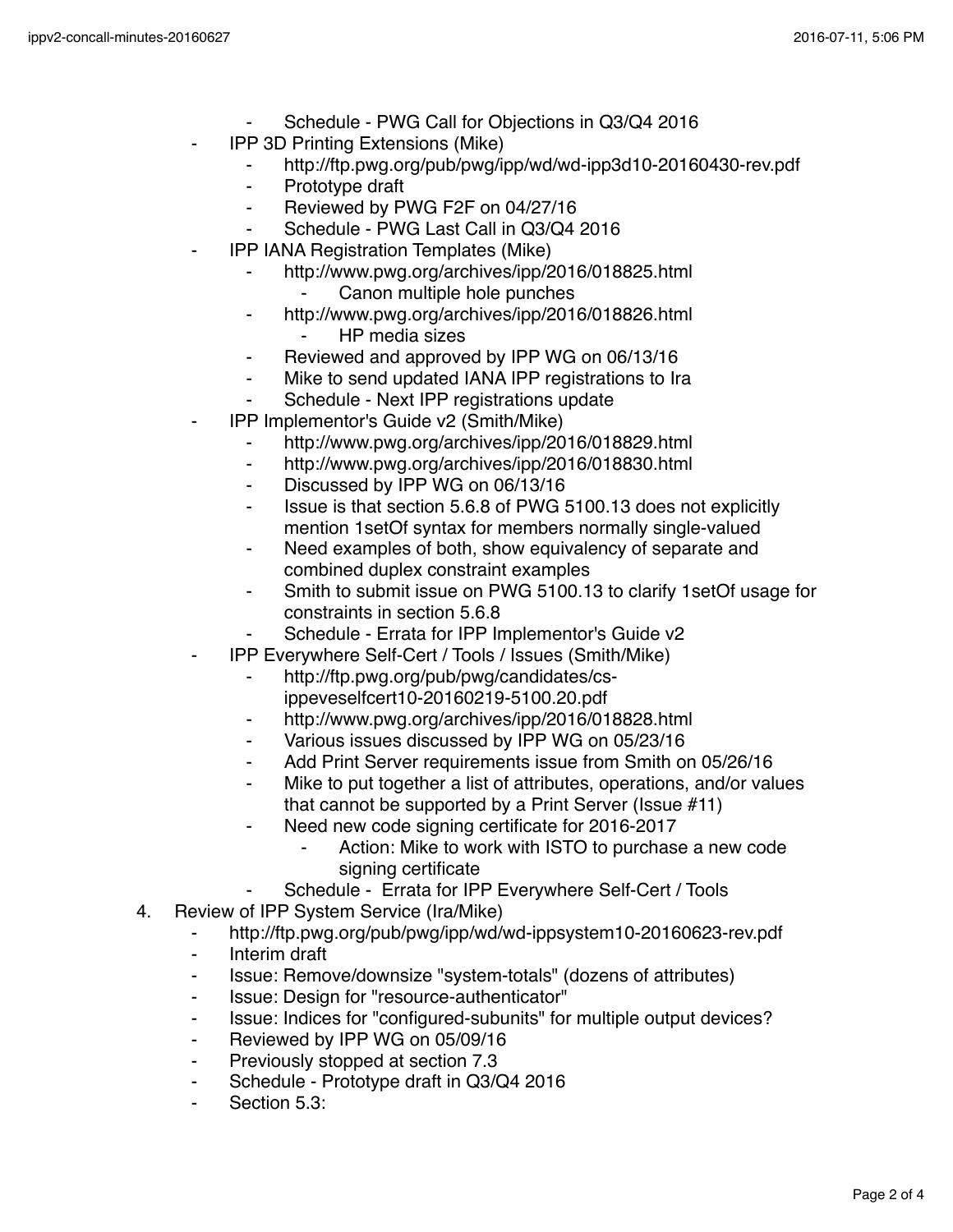- ⁃ Change "power-monitor-col" to "power-state-monitor-col"
- ⁃ Future discussion: merge power-general into power-state-monitorcol?
- Section 5.6:
	- Add note for resource-owner-col not part of SM, so these are <none> with a note
	- XxxStringVersion and XxxVersion for SM versions, note can talk about Firmware, Fonts, etc.
	- Move versions and owner-col to Resource Status attributes (5.7)
- Section 5.7:
	- Useful to keep time-at-xxx for implementations since it simplifies time calculations
	- date-time-at-installed and time-at-installed?
		- ⁃ created (font, firmware, app update, etc) vs. installed (install firmware/application)
	- Add resource-state-reasons keyword for 'installed'
	- Fix table "<none>" for SM should have "<none>" for reference
- Section 5.x:
	- Add Printer Status Attributes section for printer-config-changes and printer-service-type
- Global: Writeable -> Writable
- Section 7.2.8.2:
	- Replace "AcmeCrackedCrock" with "ExamplePowerEvent" or something
- ⁃ Section 7.2.9.2:
	- Add reference to 7.2.7.7 (like in the previous section)
- Section 7.2.x:
	- Add examples of each collection to make it clear what and how they are used
	- Add descriptions to each state keyword value ('hibernate', etc.), order from least to most power?
- Add a new Section 7.2.1 Power States
	- Talk about the stable states in detail, which can then be referenced in the calendar, timeout, etc. attribute sections.
- ⁃ Q: Do we want an operation to set the current power state?
	- A: Probably not, but worth a footnote for Shutdown-System, Restart-System, etc. and when talking about power states
	- Restart-System power state sequence would be similar to NMI reset sequence
	- Preserve abstraction and do not define process
- Section 7.2.24.x: Reference RFC 3380's printer-xri-supported member attributes instead of 2911.
- Section 7.3.1.x: Move under power-monitor-col
- Global: Make all power-state attributes type1 keyword
	- IANA registration will contain the allowed -vendorN extension points, but we cannot allow other extensions anyways so the attributes need to be type1.